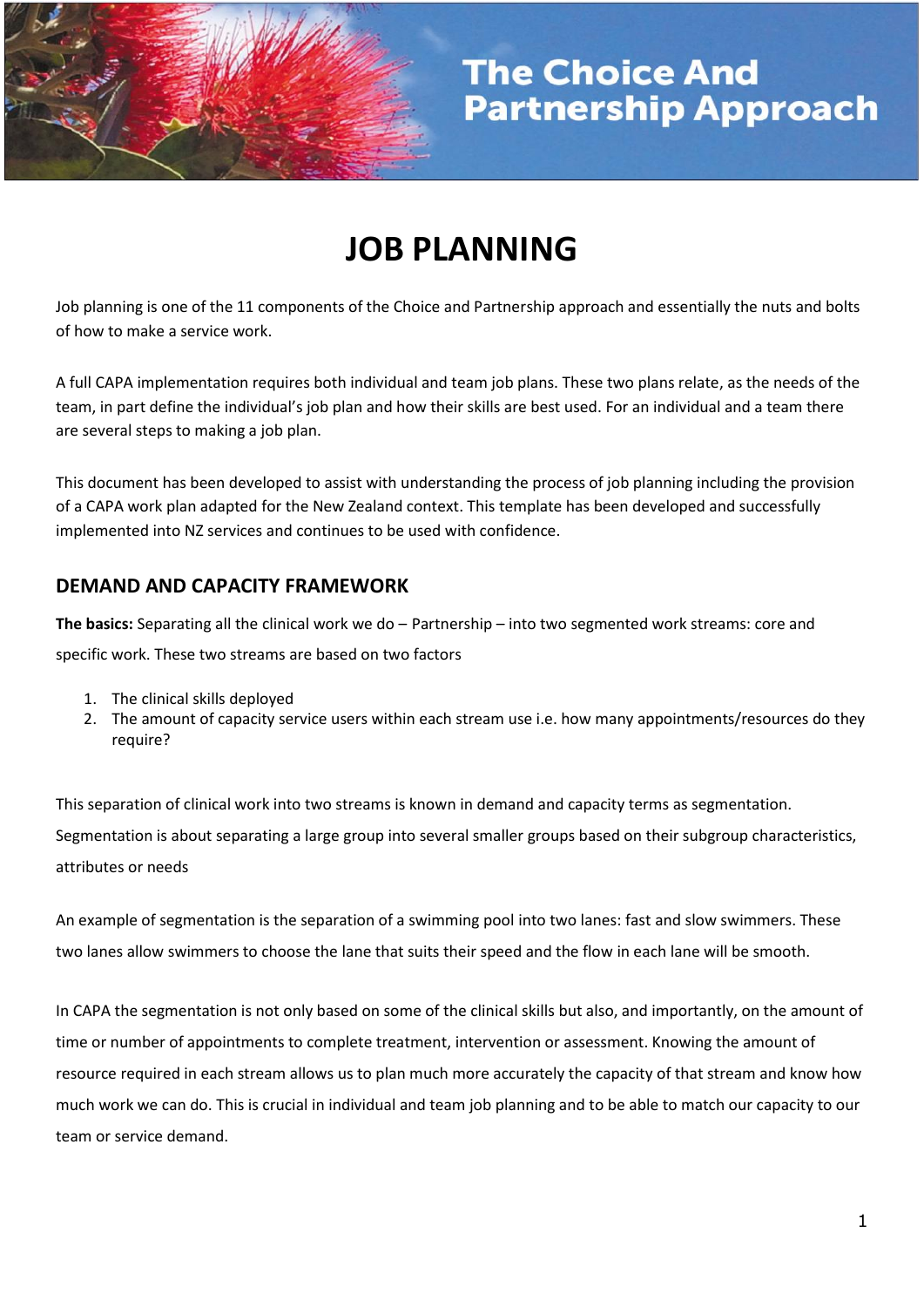

### **CORE AND SPECIFIC PARTNERSHIP WORK**

Core Partnership appointments are offered by a range of multidisciplinary clinicians who have extended, multiple, clinical assessment and treatment skills that we describe as the 'Alphabet' skills of Assessment, Behavioural, Cognitive, Dynamic and Systemic (ABCD'S), supported by advanced skills in Specific Partnership. The majority of clinical work is carried out in the Core Partnership pathway with the general principle of Core Partnership work first with Specific Partnership work added if required.

#### **Why define Core and Specific Partnership work?**

- Many people can be helped by Core level work
- Extended Core skills reduces bottlenecks to Specific work
- Extended Core skills increase clinical flexibility (fewer queues into specific intervention streams)
- Allows us to identify AND PROTECT team/individual capacity for Specific work.

A CAPA team that separates work into delivery of Core Partnership and Specific Partnership ensures particular work is defined and protected.

#### **Where to start?**

- Identify your streams of work.
- Determine the streams of work that take predictably different amounts of time.
- All the 'average' time work is Core Partnership (about 7ish, ranging around 3-15 hours).
- All predictably 'not average' work is Specific Partnership.

It may be that all your clinical activity is currently merged into one with no separation into different activity types. For your CAPA capacity plan, you need to decide how much of this clinical activity is going to be Core Partnership and how much will be in Specific Partnership segments.

- You can then work out the skill mix needed to allow deployment into each steam.
- Define your capacity for each stream.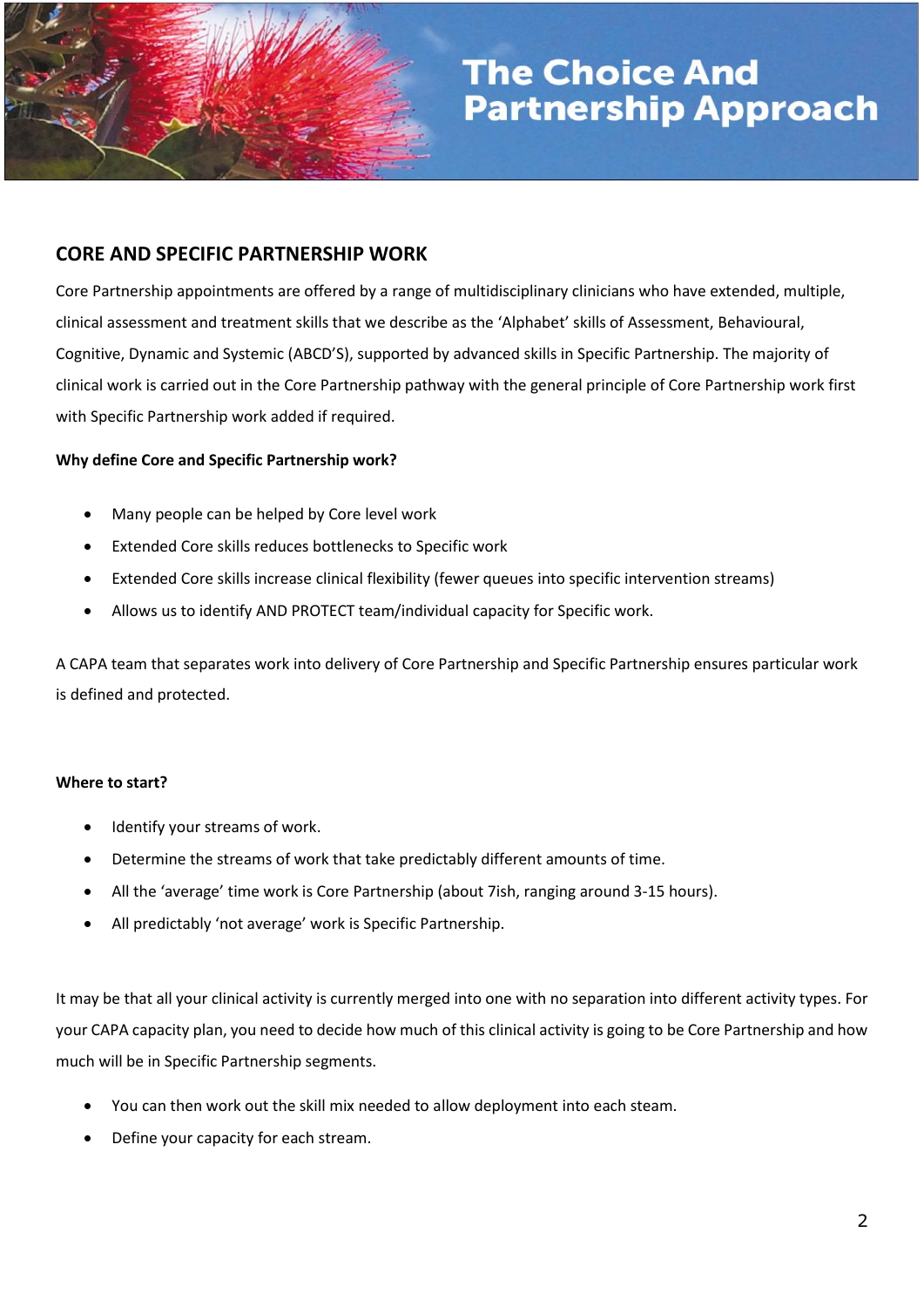

#### **JOB PLANS**

Describing what each individual does in terms of their capacity in their *Job Plan* e.g. how many *Choice* they are going to do a week, how much time they spend in *Core* partnership work and so on. Each individual has a *Job Plan* that is then combined into a team job plan that will accurately describe what the team can do and thus what demand it can manage.

The team job plan is not just the sum of the individual plans. Each individual plan should be influenced by the needs of the whole service. How much time an individual deploys using their advanced skills, or in specific partnership streams depends on the perceived needs for those skills and streams amongst the work with the whole team. This allows the team skills to be deployed to the needs of the service user rather than trying to fit users into a predefined skill set.

#### **To work out how much you can do, you need to know:**

- 1. How many referrals you accept and how much time these take up (your demand for Choice).
- 2. How much Core Partnership work results from this demand
- 3. How much time you have left to do all other work Specific Partnership and non-clinical work once you have allocated the Choice time.

It is absolutely imperative to know the average number of face to face per episode but calculating this can be tricky.

Run a yearly report that lists every discharge – Name, NHI, Diagnosis, days in service, number of f/f etc. This should then be sorted (pivot table) into useable data as the example below demonstrates

| 2016 - Choice/Urgent Only (3 or less direct contact) |                 |                            |                               |  |  |
|------------------------------------------------------|-----------------|----------------------------|-------------------------------|--|--|
|                                                      | <b>Episodes</b> | <b>Ave Days in Service</b> | Ave F/F per<br><b>Episode</b> |  |  |
| <b>Child Team</b>                                    | 304             | 62                         | 1.6                           |  |  |
| <b>Youth Team</b>                                    | 267             | 52                         | 1.6                           |  |  |
| <b>Rural</b>                                         | 142             | 61                         | 1.6                           |  |  |
| Totals:                                              | 653             | 58                         |                               |  |  |

|                   | 2016 | <b>Episodes of Care</b> | <b>Ave.Days</b><br>in Service | <b>Ave Direct</b><br>contact per<br><b>Episode</b> |
|-------------------|------|-------------------------|-------------------------------|----------------------------------------------------|
| <b>Child Team</b> |      | 693                     | 123                           | 6.1                                                |
| <b>Youth Team</b> |      | 626                     | 95                            | 6.8                                                |
| <b>Rural</b>      |      | 202                     | 121                           | 6.2                                                |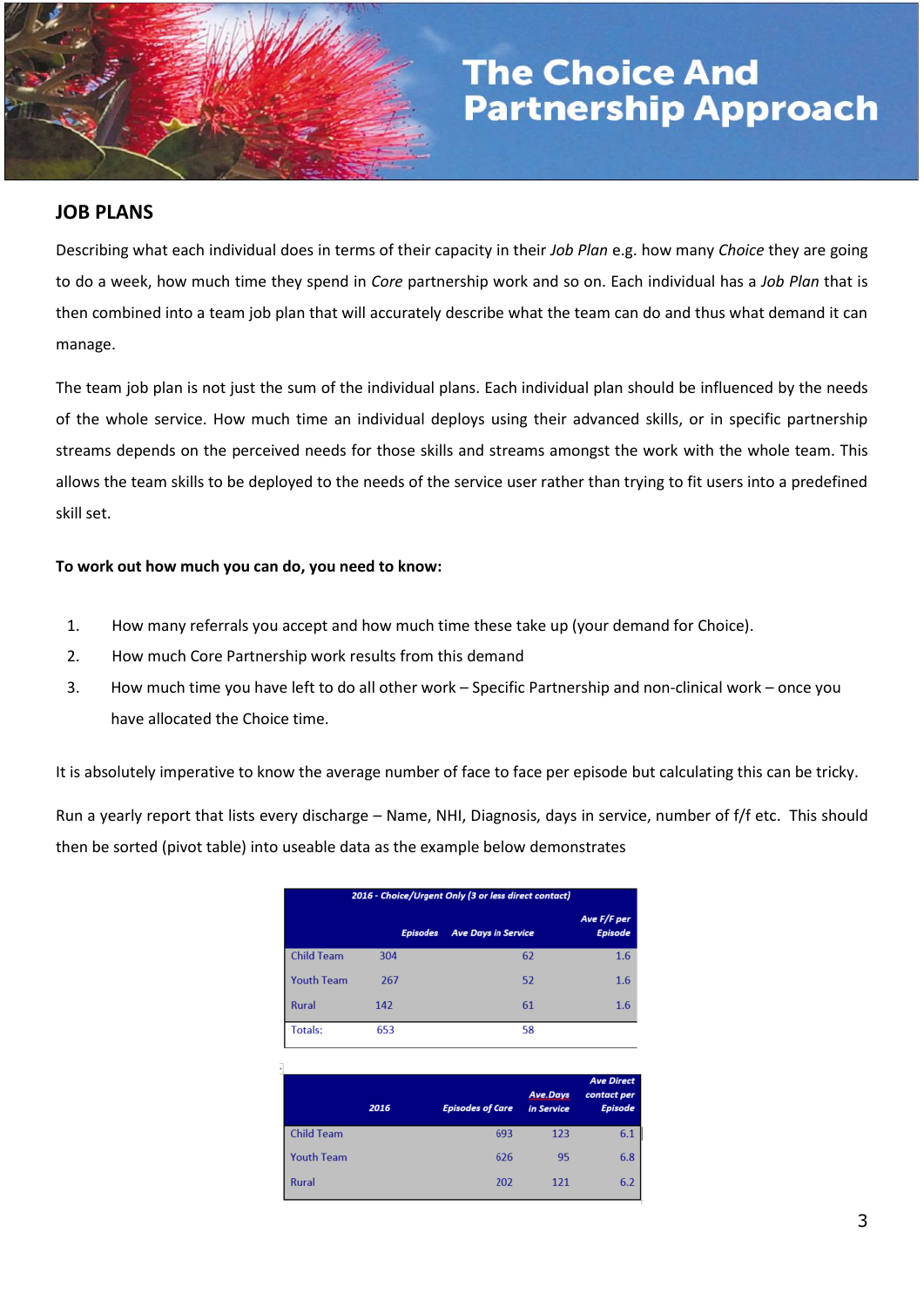

#### **Accepted Referral Rates**

It's important to know the accepted referral rate for the team- on average, how many referrals per week… this will determine how many Choice appointments need to be made available per week.

N.B. All episodes of 3 or less face to face [f/f] (will be the CHOICE or one off urgent presentations).

#### **Capacity for Choice**

You are now able to determine how many *Choice* appointments are needed over the quarter and an actual number of Choice appointments that will be allocated to each clinician. Staff then choose when they will do their allocated number and write these in. What is different in this model is that if staff are away then they have to choose when they do the required Choice. The number doesn't reduce.

> **Practice Point: there is no CAPA "rule" about how many Choice appointments staff do. It could be that everyone does 1 per week whatever their FTE, or some may prefer not to do Choice appointments – or not have the skillsit's up to you and the team!**

## **CHECK**

- You know how many accepted referrals come into your service.
- You know how many Choice appointments you need based on the accepted referrals.
- You are able to identify the different work streams.
- You have a feel for the balance of the streams for Core and Specific Partnership work that will be right for the service.

Next you need to work out how many Core Partnerships each clinician can offer based on their job plan.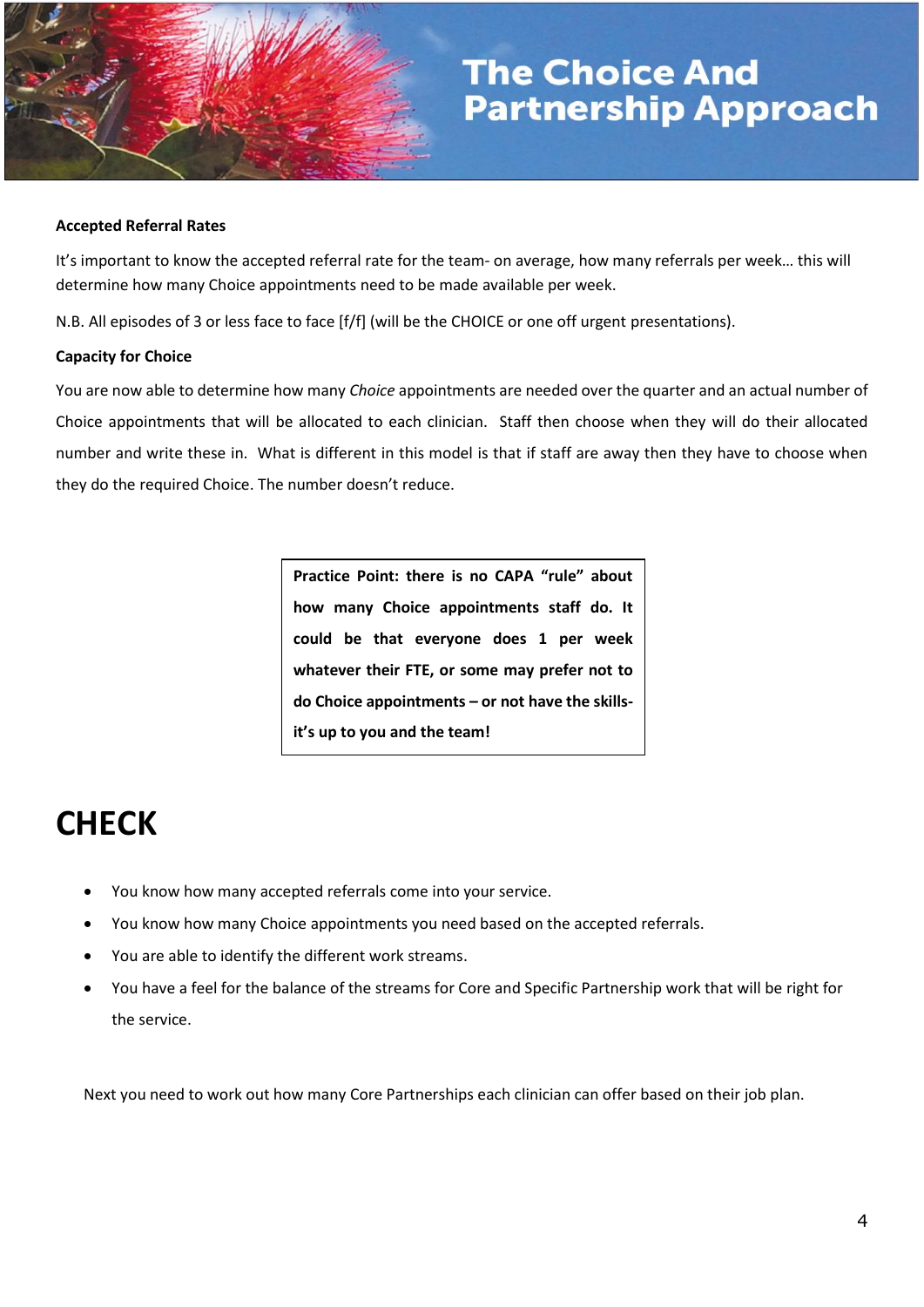

## **CAPACITY FOR PARTNERSHIP**

Step 1: Everyone draft their *Job Plan* (see example on page 6).

Step 2: Add the right number of Choice appointments across the team.

Step 3: Review whether each member of the team has the right Core/Specific Partnership balance based on their skills and the team needs.

Step 4: Now to work out how much new Core and Specific Partnership activity each clinician can do:

- Look at each clinician's job plan how many half- days or hours do they have for Core Partnership once Choice, Specific, other work, team meetings and other commitments have been accounted for?
- For each clinician, identify the number of half days (or hours) they have available for Core Partnership work.

Step 5: Calculate capacity for each clinician by counting the free sessions in the job plan:

## **CORE WORK – Multiply by 3.**

E.g. **If your average is between 6-8, the multiplier of 3 will work here** (especially in NZ as we work a 40 hour week as opposed to 37.5 hours [UK], we also have less allocated A/L). Some NZ services have been using 3 as the multiplier for > 10 years and can demonstrate that this works.

## **SPECIFIC WORK – Adjust Maths**

E.g. **If the average is above 8, then you need to lower the multiplier** (which will then result in less partnerships per quarter), so if your average f/f per episode is 10, then you'd need to reduce to something like 2.7.

Multiplier = Appointments per half day **x** (weeks available per quarter) **/** average number of appointments to complete the task.

*It's the number of appointments you have to offer in a 3 month period divided by the average number of appointments needed to complete treatment on average in core work.*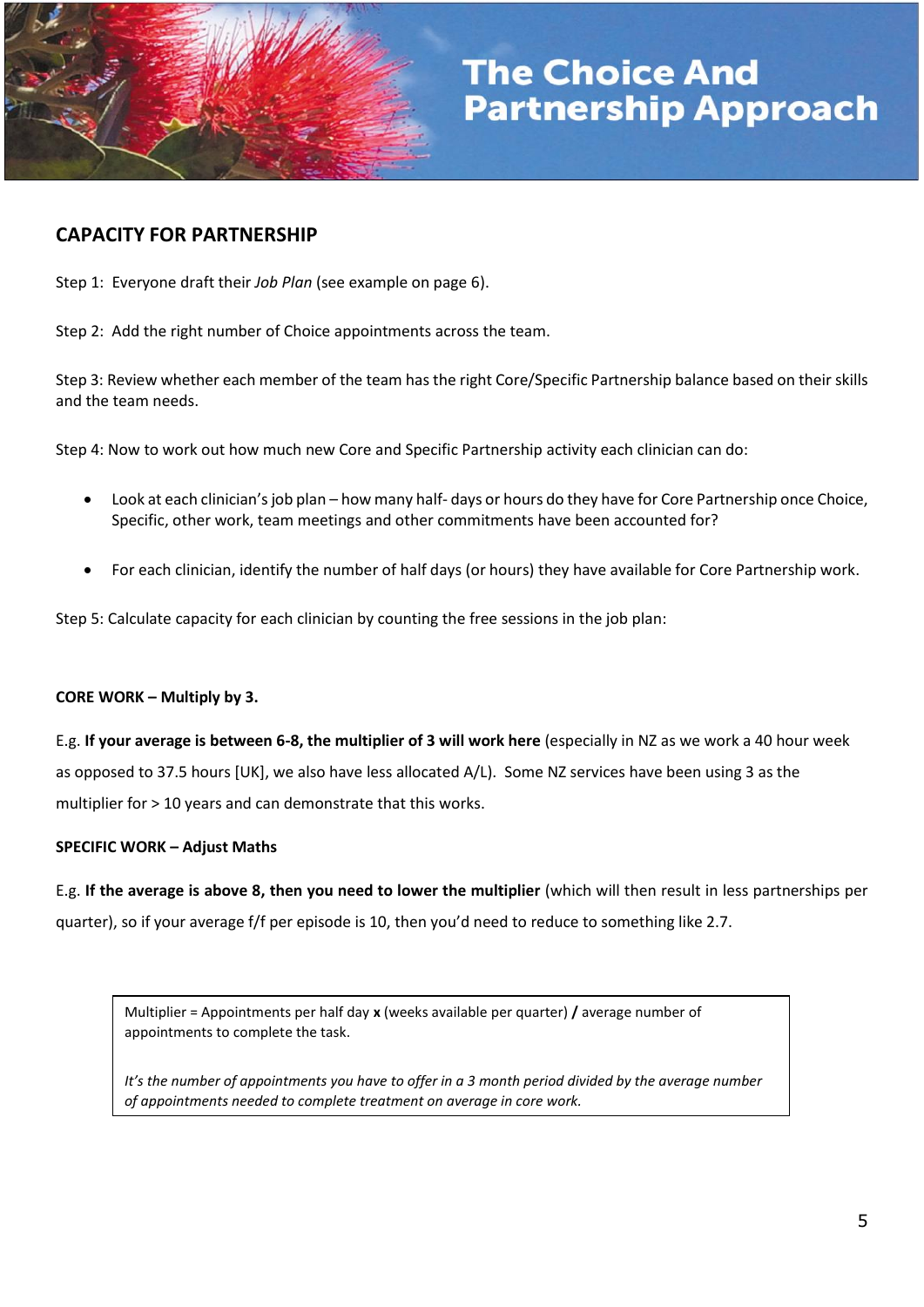

## **JOB PLAN TEMPLATE**

We recommend using a *Job Plan* template like the example below:

You will notice that instead of the CAPA plan, the day has been divided into four slots –this seems to make more sense to clinicians.

#### NAME:

#### JOB PLAN #

|                    | Monday      | Tuesday  | Wednesday | Thursday | Friday |
|--------------------|-------------|----------|-----------|----------|--------|
| 830                |             |          |           |          |        |
| 0900               |             |          |           |          |        |
|                    |             |          |           |          |        |
| 1000               |             |          |           |          |        |
| 1100               |             |          |           |          |        |
|                    |             |          |           |          |        |
| 1200               |             |          |           |          |        |
|                    |             |          |           |          |        |
| Lunch              |             |          |           |          |        |
| 1300               |             |          |           |          |        |
|                    |             |          |           |          |        |
| 1400               |             |          |           |          |        |
| 1500               |             |          |           |          |        |
|                    |             |          |           |          |        |
| 1600               |             |          |           |          |        |
| <b>Small Admin</b> |             |          |           |          |        |
| <b>CHOICE</b>      | Partnership | Specific |           |          |        |
| $=$                | $\equiv$    | $=$      |           |          |        |
|                    |             |          |           |          |        |

 Note there is an hour "wriggle time" between the first two sessions (10.00-11.00) and between the last two sessions (14.00-1500), plus half an hour each morning (0830-0900). Admin time of one hour a day is also allowed for.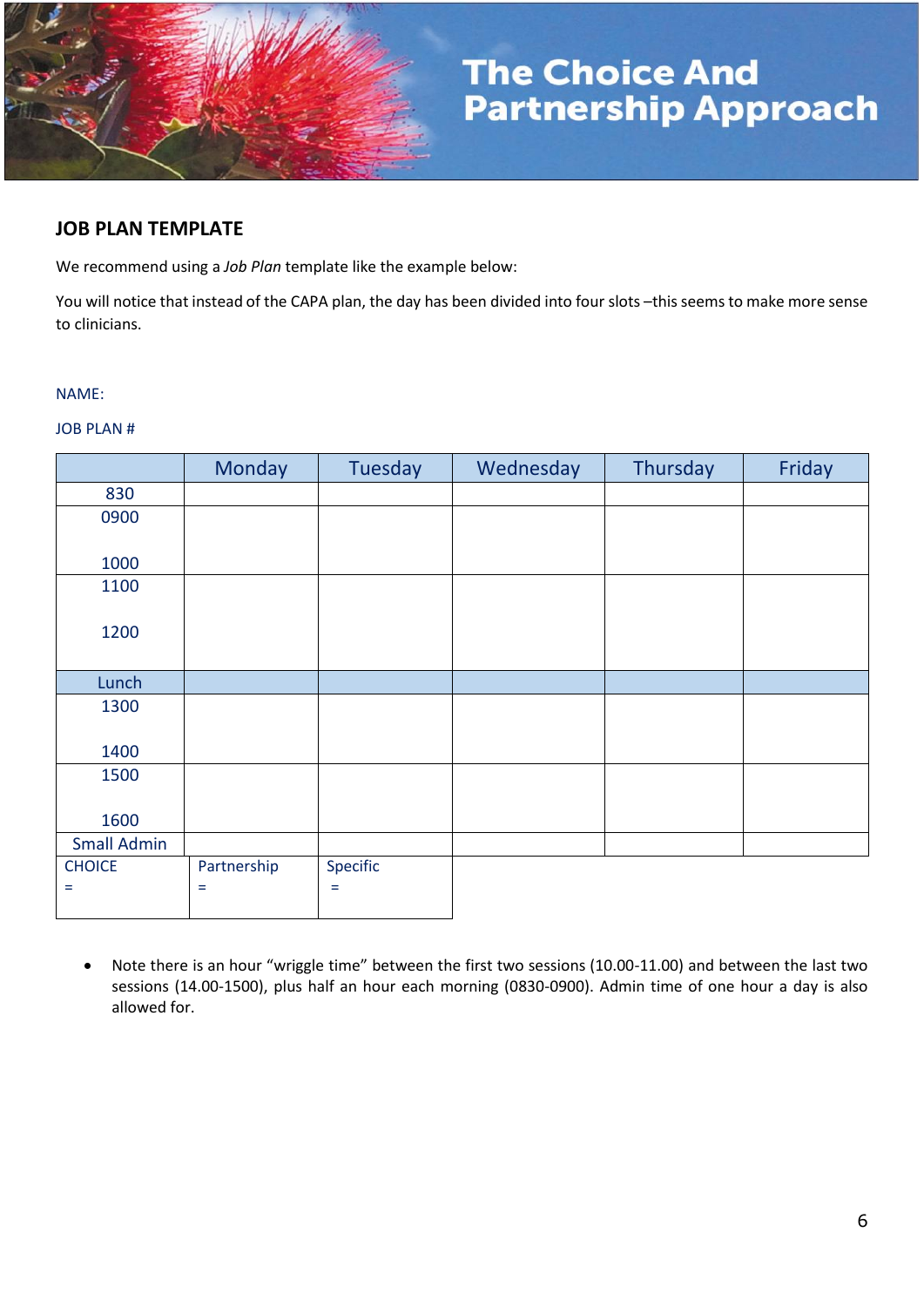Below is a real plan from a team member. Enough time was allocated for travel to the more remote areas and also included time for admin. They were allocated 9 partnerships for the ¼ (the 3 blank spots multiplied by 3), professionally specific work as well as specific work for clients that were anticipated to need more than 6-8 sessions (DBT).

TIP: If you travel a lot, you may find it easier just to add up how much time you spend per week on travel and allocate this in job plans, rather than reducing the Core Partnership Multiplier – the effect is similar.

#### NAME:

#### JOB PLAN #

|                    | <b>Monday</b>              | <b>Tuesday</b>     | Wednesday     | Thursday            | Friday            |
|--------------------|----------------------------|--------------------|---------------|---------------------|-------------------|
| 830                |                            |                    |               |                     |                   |
| 0900               |                            |                    |               |                     |                   |
| 1000               | <b>Business</b><br>meeting | <b>DBT</b> consult | <b>Travel</b> |                     | Supervision (own) |
| 1100               |                            |                    |               |                     | Supervision       |
|                    |                            | <b>DBT</b> consult | <b>Travel</b> |                     | (others)          |
| 1200               | <b>CHOICE</b>              |                    |               |                     |                   |
| Lunch              |                            |                    |               |                     |                   |
| 1300               |                            |                    |               |                     |                   |
|                    | <b>CHOICE</b>              | DBT group          | <b>MDT</b>    |                     | OT specific       |
| 1400               |                            |                    |               |                     |                   |
| 1500               |                            |                    |               |                     |                   |
|                    | <b>OT MTG</b>              | <b>DBT</b> group   | travel        | <b>DBT</b> specific | OT specific       |
| 1600               |                            |                    |               |                     |                   |
| <b>Small Admin</b> |                            |                    |               |                     |                   |

#### **When do you see existing clients?**

Plot out a whole ¼- this will allow you to see that a gap opens as a client is discharged after e.g. 7 sessions.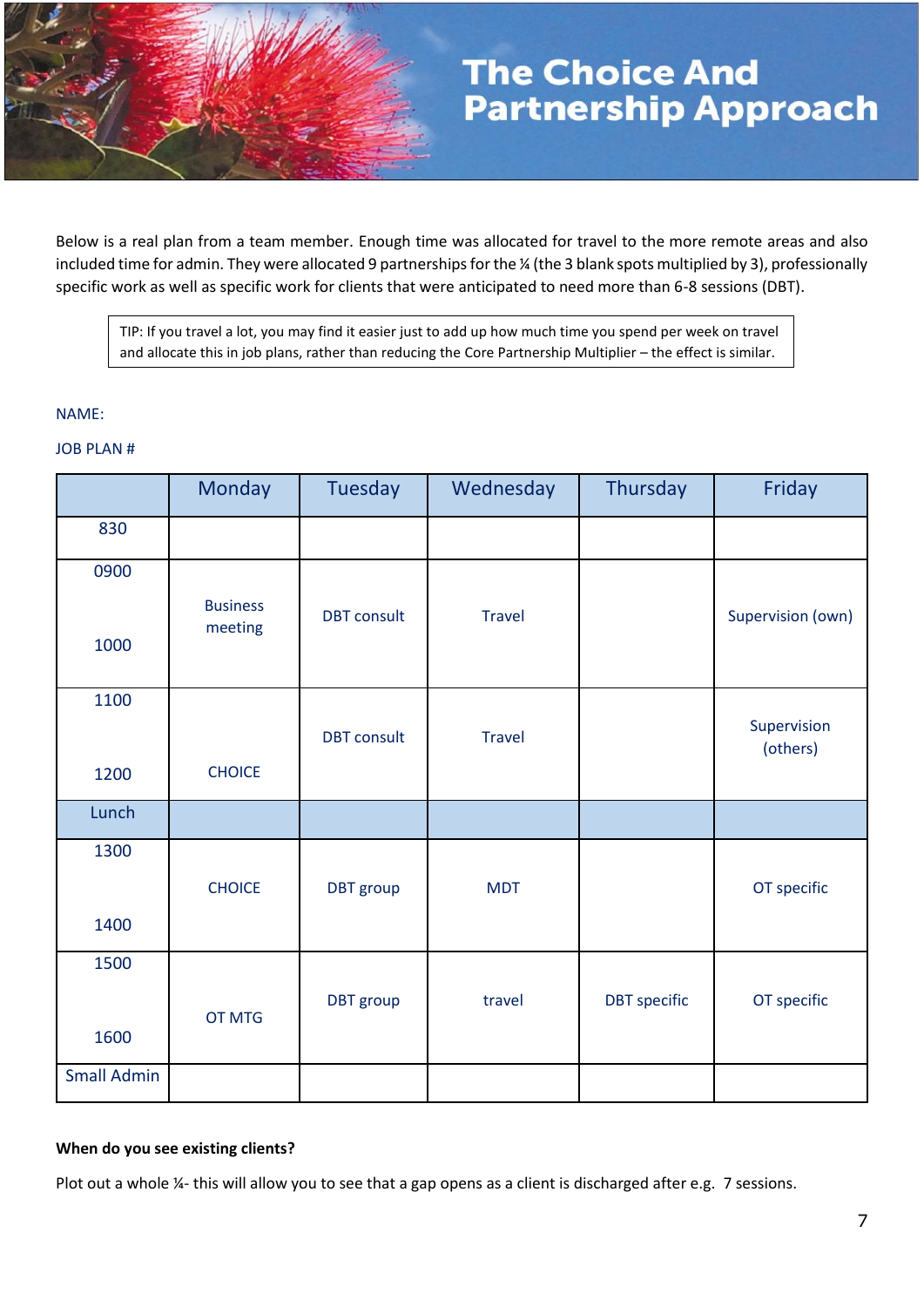

## **Full Booking to Partnership**

If the service user is going to return for partnership work, a system exists whereby they can leave the Choice appointment with a booked Partnership appointment with the selected clinician/s.

Full booking to partnership requires a partnership diary and no internal waiting list.

Full booking at Choice means offering families the choice of two appointments when they contact the service to book in an initial appointment. Ensure that you have enough appointments to fully book in line with your demand.

### **Why?**

- Full booking extends your capacity by moving clients into anticipated capacity (planned Core Partnership appointments), rather than waiting for capacity to appear. This improves service flow.
- Helps develop a responsive "no wait" system to ensure prompt access to services, reduce escalation and loss of resiliency.
- In traditional CAMHS an appointment is offered when the clinician has a space. But this usually involves a delay between the clinician deciding they have space and the actual appointment. The capacity in between is lost.

### **What happens if you don't use full booking?**

- It is stressful for clients to be seen, choose a service but then not know when they will be seen again.
- You will lose some capacity and are likely to develop internal waiting lists.
- Time is wasted managing the waiting list, responding to anxiety in the waiting clients and referring agencies.

### **Organising Initial Core Partnership Appointments**

- At the end of the Choice appointment, the Choice clinician will have an idea of who has the right skills to help this person reach their goals.
- They find the diary (or phone up if off-site) and offer the next available appropriate appointments.
- These vacant first Core Partnership appointments are generated following team and individual job planning. Everyone will have an activity number for first Core Partnerships they must offer in a quarter (3 month period).